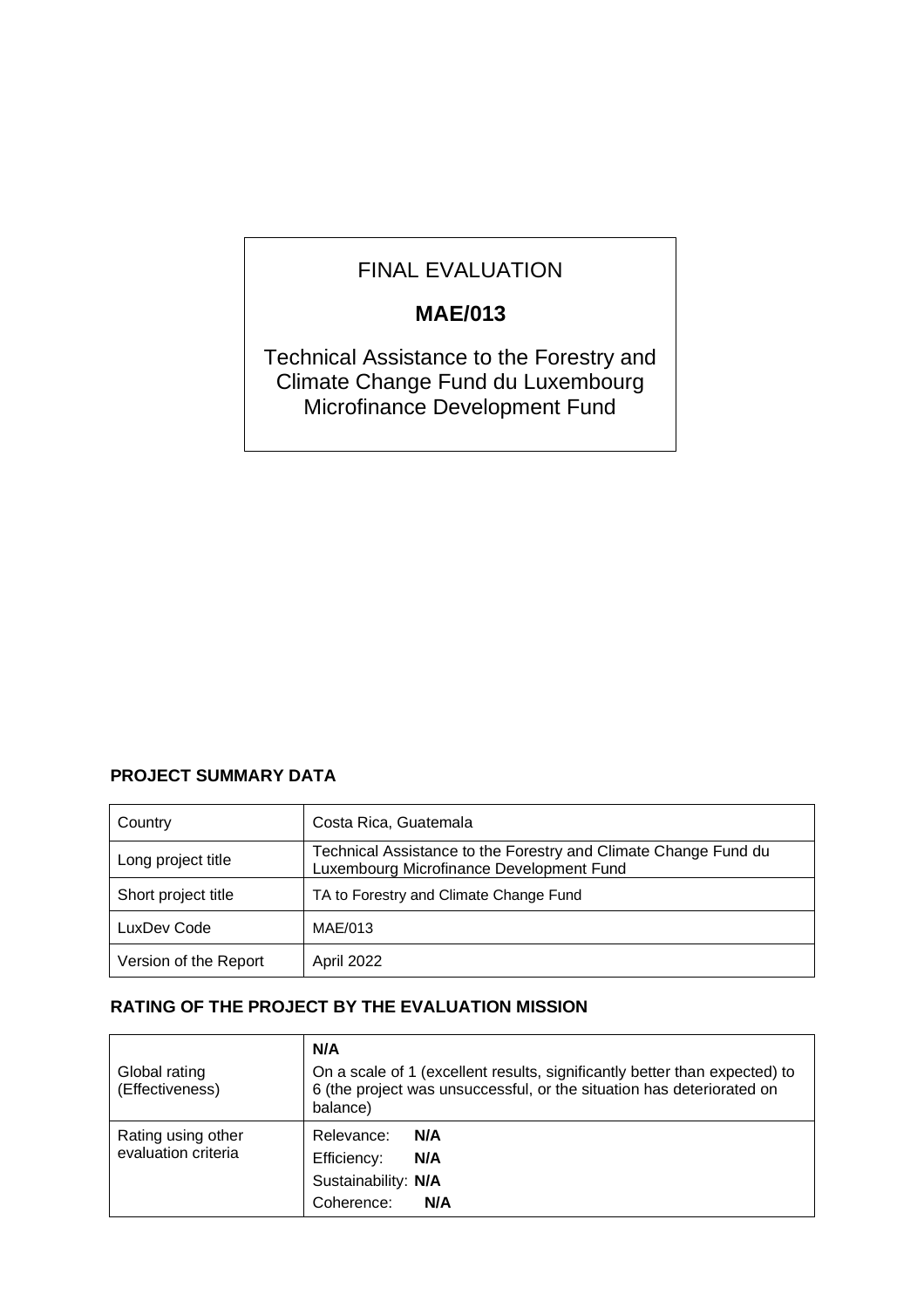### **EXECUTIVE SUMMARY**

The Technical Assistance Programme of the Forestry and Climate Change Fund was launched in 2015 to implement a donation of €2 million from Luxembourg's Ministry of Foreign and European Affairs until 2022. Technical Assistance Programme is a catalytic programme that fosters sustainable forestry businesses in Central America to improve their technical, organisational and entrepreneurial skills, enabling them to become bankable and attractive investments for Forestry and Climate Change Fund and other financial mechanisms and institutions.

Technical Assistance Programme is structured through a screening process based on feasibility steps. However, the support offered by the programme goes beyond screening, and includes technical and business studies, plans and analyses, as well as trainings and ongoing technical assistance. Many of these services were delivered by the programme but a lack of specific programmatic tools and a clear definition of roles, responsibilities and expected results between Technical Assistance Programme and Forestry and Climate Change Fund has limited the identification and assessment of the reliability and of the credibility of the results achieved. Therefore, knowledge management, systematization and documentation are key elements that have been explored as recommendations.

For projects to reach a sufficient level of maturity and entrepreneurial capacity, considerable support from Technical Assistance Programme has been provided (and is still needed). Technical Assistance Programme's achievements have not yet resulted in the Forestry and Climate Change Fund securing a strong portfolio of bankable sustainable forestry enterprises based on Secondary and Degraded Forests. However, it is thanks to Technical Assistance Programme that currently the Fund can make more strategic decisions on its operations. Moreover, capacity building has enabled sustainable forestry businesses to raise the bar in terms of internal competencies and skills, enhancing the ability of these enterprises to sustain their operations in the long-term, especially during uncertain times (such as COVID-19). Knowledge generation, dissemination and communication from service providers has been perceived by the supported enterprises as assets of the programme. Hence, as a programme designed to serve Forestry and Climate Change Fund, Technical Assistance Programme should continue to serve as a support mechanism for the Fund's investments. It has the potential to go beyond the Fund's investment priorities and requirements, expanding its support to encompass broader opportunities that respond to enterprises' changing needs and demands<sup>1</sup>.

Being a strategic element of the programme, greater efforts to mobilise and engage the private sector could have helped Technical Assistance Programme better support enterprises in securing reliable, long-term market demand for the timber products produced. Although the scope of support provided by the programme was client-oriented, Technical Assistance Programme's services were not always implemented with a flexible and participatory approach, mainly because of the need to fulfil Forestry and Climate Change Fund's requirements. Some support provided by Technical Assistance Programme did not respond to enterprise demand when it was delivered and could have been better aligned with their respective development stages.

Technical Assistance Programme has already built-up the trust, expertise, and know-how of the organisations supported by the programme and because of that, its greatest achievement has been guiding stakeholders through a deep and steep learning curve, especially the Forestry and Climate Change Fund. The multiplication effect of Technical Assistance Programme's support has enabled the structuring of (informal) networks of cooperation among the programme, Forestry and Climate Change Fund and key stakeholders, enhancing the ability of the programme to foster a licensed and certified sustainable forest (timber) industry (from production to market) based on a greater valorisation of ecological forest services. The socioeconomic benefits are intrinsically linked with Technical Assistance Programme, though hard to assess as there is limited consolidated information on the evolution of the programme.

<sup>&</sup>lt;sup>1</sup> In case a new Technical Assistance Programme is implemented.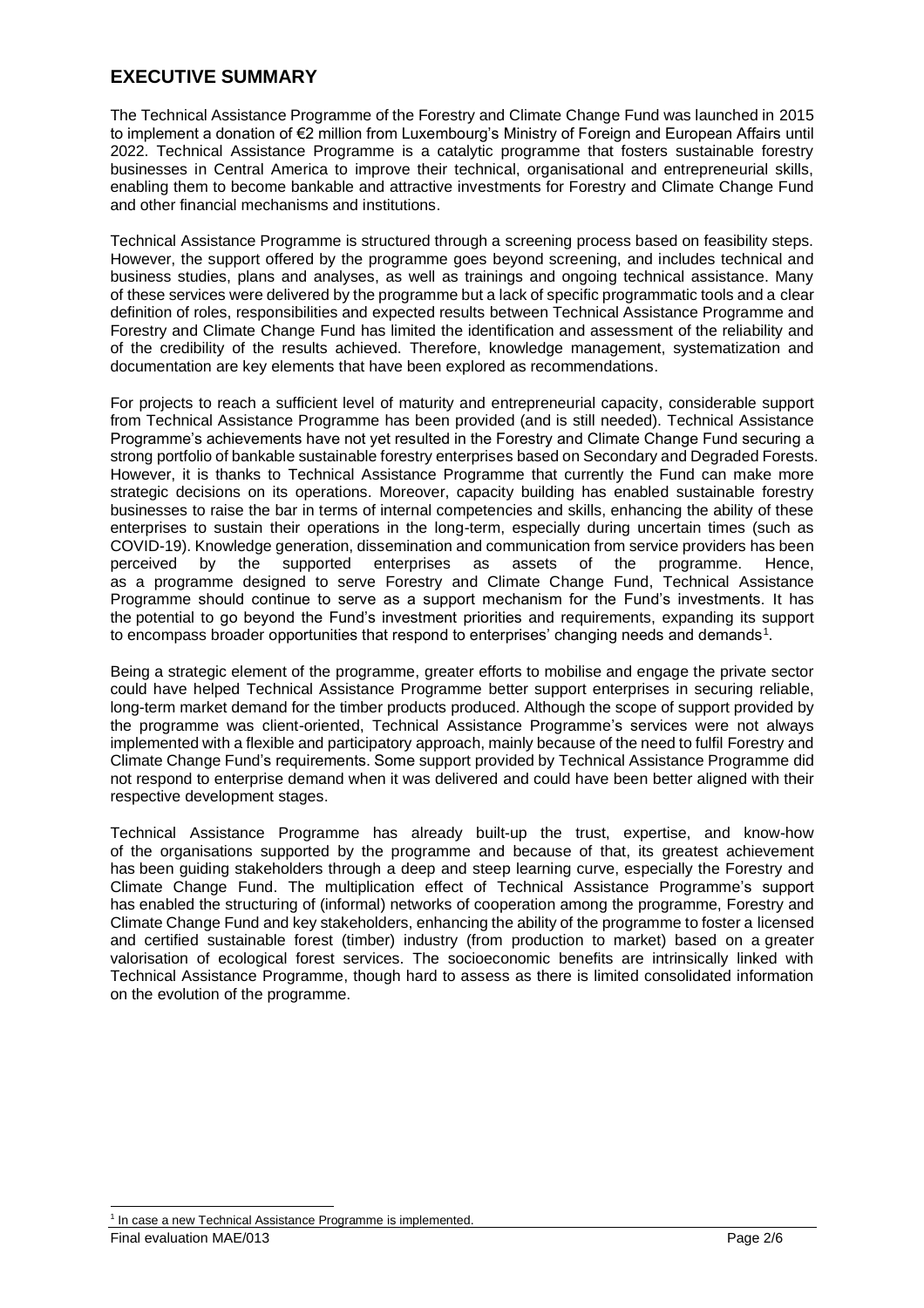**Lessons Learned**

**The greatest achievement of Technical Assistance Programme's implementation was guiding stakeholders through the deep and steep learning curve of supporting and financing sustainable forestry businesses. All the knowledge generated strengthened the capacity of both external and internal technical and organisational development skills. Whereas forestry enterprises could have conceivably set up and started implementing their business models prior to Technical Assistance Programme support, Forestry and Climate Change Fund, together with UNIQUE, enhanced both their technical and investment knowledge, leading to a more targeted identification of opportunities and ultimately, to investments compatible with Forestry and Climate Change Fund's criteria.** 

- **1** The absence of mature, sustainable forestry enterprises led Technical Assistance Programme to be designed through a step-by-step approach. Technical Assistance Programme's screening process provided a reality check on the flaws, strengths, bottlenecks, and opportunities of different initiatives. The flexibility in Technical Assistance Programme's management led to greater empowerment of supported projects and was an effective tool to increase the absorption of knowledge generated through the technical assistance offered by the programme.
- **2** Technical Assistance Programme has built up already existing trust, relationships, expertise, and know-how of the organisations supported by the programme. This led to the creation of a Forestry and Climate Change Fund network, based on the well-grounded knowledge offered by the programme.
- **3** Research, development, and innovation on management of secondary forests and degraded areas are key factors to ensure competitiveness and success of contemporary timber supply chains in Central America. These were addressed by Technical Assistance Programme, which followed the rationale of Forestry and Climate Change Fund and developed business models to test the feasibility of a forest concept based on boosting growth through cultivation and strategic silvicultural treatments. In addition to this innovative forestry vision and practice, the timber value chain has become the focus of Technical Assistance Programme, which has largely supported the industrial, transformation phase of this process.
- **4** Technical Assistance Programme was implemented by organisations and individuals with a track record on forestry (management, industry, and investment) and business development and management, an asset of significant value to the enterprises supported. This pool of expertise brought the quality and credibility needed to align the programme with Forestry and Climate Change Fund's investment strategies.
- **5** Changes in cultural contexts take time, particularly the ones associated with changing land use traditions<sup>2</sup>. Nevertheless, Technical Assistance Programme's support should be seen as the start of new transitional developments. For instance, support provided by Technical Assistance Programme is aligned with Costa Rica's national agenda of decarbonization (for land use sectors), which is helping to foster a new forestry management concept and a more entrepreneurial and industrial forestry environment in Central America targeting both encouraging emerging and incipient enterprises as well as already existing forestry businesses seeking to mature.
- **6** An engagement within public authorities to facilitate regulatory processes has influenced positive outcomes, such as the recognition of the feasibility of managing secondary forests in Costa Rica by local authorities, followed by appropriate legal instruments (e.g., Decrees, Operative Manuals).

<sup>2</sup> For instance, the public abandonment of Costa Rica's productive forestry sector led to: a continued closure of sawmill industries; zero promotion of the use of timber; virtually zero financing by financial institutions of the different stages of forestry value chains; low sustainable management of wood from natural forests and in the absence of a domestic timber market, that brings fair and timely trade of production. (Forest Chamber, Timber & Industry of Costa Rica Association, 2021).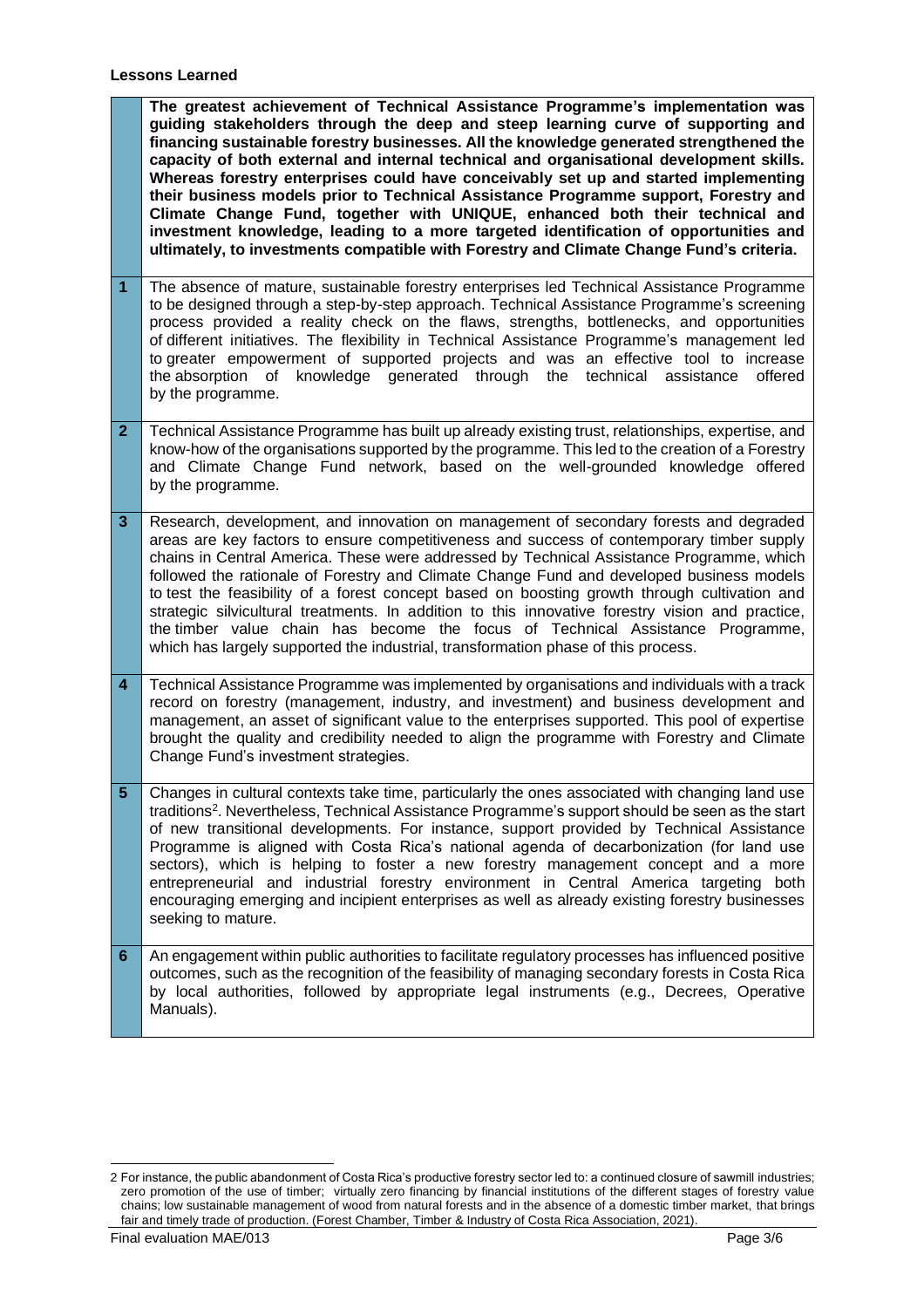- **7** Formal forest-related employment in Central America (delivered by the programme) helps public understanding of forest benefits and contributes to improved well-being and economic opportunities; Therefore, promoting a licensed and certified forest industry (from production to market) benefits and contributes to: sustainable use of timber products; a greater valorisation of other ecological services; employment along timber value chains; technical and business development skills of organisations and empowerment of local economies as healthy ecosystems<sup>3</sup>.
- **8** The wide range of enterprises supported by Technical Assistance Programme enabled organisations from different backgrounds to work on potentialities not previously explored, increasing the catalytic effect of pushing them to innovate their core businesses activities, products and services offered.

#### **Recommendations**

As this document constitutes Technical Assistance Programme's Final Evaluation, no timeframe is designated to each recommendation provided. Such recommendations should be considered as part of future efforts on designing a new Technical Assistance Programme for Forestry and Climate Change Fund or for other Impact Investment Funds.

For each recommendation (in bold), a set of actions might follow as suggested.

#### **Suggested Recommendations and Actions**

|   | <b>Strategy and Governance</b>                                                                                                                                                                                                                                                                                                                                                                 |                                                             |  |
|---|------------------------------------------------------------------------------------------------------------------------------------------------------------------------------------------------------------------------------------------------------------------------------------------------------------------------------------------------------------------------------------------------|-------------------------------------------------------------|--|
| 1 | Establish a shared goal strategy between Technical Assistance Programme<br>and Forestry and Climate Change Fund                                                                                                                                                                                                                                                                                | LuxDev                                                      |  |
|   | As a programme designed to serve Forestry and Climate Change Fund, Technical<br>Assistance Programme should continue to serve as a support mechanism<br>for the Fund's investments. However, it can go beyond the Fund's investment<br>priorities and requirements, expanding its support to encompass<br>broader<br>opportunities answering enterprise needs and demands.                     | Forestry<br>and<br>Climate<br>Change<br>Fund                |  |
|   |                                                                                                                                                                                                                                                                                                                                                                                                | Ministry of<br>Foreign<br>and<br>European<br><b>Affairs</b> |  |
|   | Establish roles, responsibilities and results expected for each stakeholder<br>$\mathbf{2}$<br>involved in Technical Assistance Programme's governance (incl. Steering                                                                                                                                                                                                                         |                                                             |  |
|   | <b>Committee)</b>                                                                                                                                                                                                                                                                                                                                                                              | Forestry                                                    |  |
|   | • Prior assessment (i.e., design phase of Technical Assistance Programme)<br>of the need to involve each structure considered to be part of the Technical<br>Assistance Programme's implementation (e.g., value expected to be brought).                                                                                                                                                       | and<br>Climate<br>Change<br>Fund                            |  |
|   | Definition of communication and operational workflows between the parties (incl.<br>$\bullet$<br>Assistance Programme's decision-making<br>Technical<br>flows to increase<br>participation of other parties - Steering Committee, management facility; external<br>relations).                                                                                                                 | Ministry of<br>Foreign<br>and<br>European<br>Affairs        |  |
|   | Assessment of governance aspects as part of Technical Assistance Programme's<br>screening process and of business plans developed (incl. need of creating new<br>enterprises, establishment of partnerships or 'joint-ventures' between<br>organisations not previously associated, commitment from enterprises to be<br>supported, operational and managerial ability of enterprises' staff). |                                                             |  |

<sup>3</sup> This is based on qualitative information (e.g. during consultations) as there are no quantitative data (e.g: monitoring) that can provide a real measurement of such results.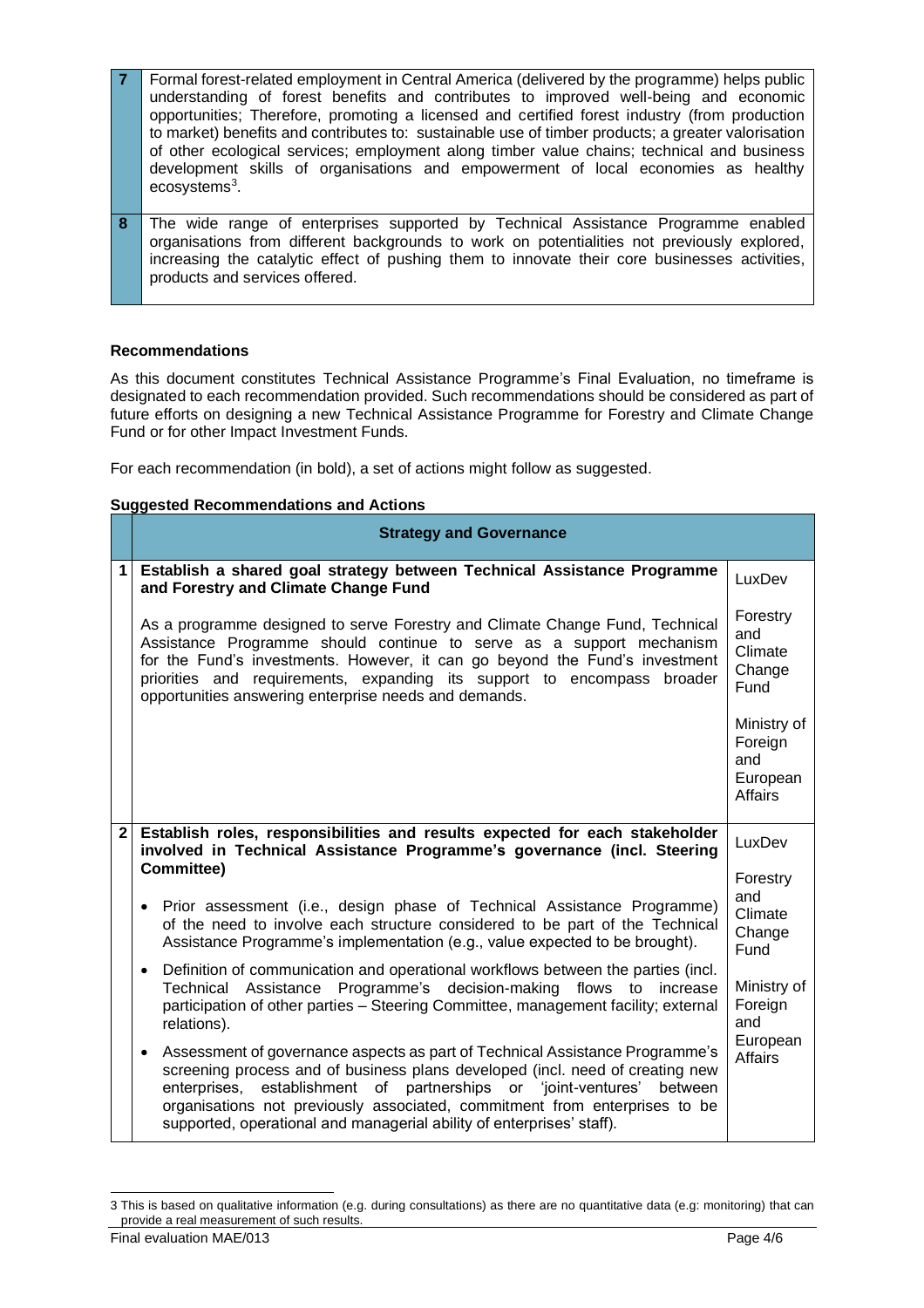|   | <b>Management, Operation and Monitoring/Evaluation</b>                                                                                                                                                                                                                                                                                                                                                                                                                                                                        |                                                                         |  |
|---|-------------------------------------------------------------------------------------------------------------------------------------------------------------------------------------------------------------------------------------------------------------------------------------------------------------------------------------------------------------------------------------------------------------------------------------------------------------------------------------------------------------------------------|-------------------------------------------------------------------------|--|
| 3 | Establish programmatic tools (e.g., theory of change, logic/results framework,<br>communication strategy) including causal linkages, associated indicators, and<br>verification tools <sup>4</sup> . Potential of integration with Forestry and Climate Change<br>Fund monitoring framework and integration of Sustainable Development Goals<br>and Nationally Determined Contributions and/or other frameworks (i.e., how<br>Technical Assistance Programme's implementation is associated or not with<br>such commitments). | LuxDev<br>Forestry<br>and<br>Climate<br>Change<br>Fund                  |  |
|   | Theory of Change.<br>$\bullet$                                                                                                                                                                                                                                                                                                                                                                                                                                                                                                |                                                                         |  |
|   | Logic/Results Framework.                                                                                                                                                                                                                                                                                                                                                                                                                                                                                                      |                                                                         |  |
|   | Communication Strategy (incl. external stakeholders engagement strategy <sup>5</sup> and<br>feedback tools <sup>6</sup> ).                                                                                                                                                                                                                                                                                                                                                                                                    |                                                                         |  |
| 4 | Knowledge management, systematization and documentation of activities<br>conducted, outcomes achieved, bottlenecks and challenges faced, and lessons<br>learnt for all processes part of Technical Assistance Programme.                                                                                                                                                                                                                                                                                                      | LuxDev                                                                  |  |
|   | Tracking of opportunities assessed throughout the different stages of Technical<br>Programme's<br>implementation,<br>Assistance<br>specifying<br>support<br>offered<br>by the programme and considering other criteria (e.g., $#$ and sex of beneficiaries,<br>area under forest management).                                                                                                                                                                                                                                 | Forestry<br>and<br>Climate<br>Change<br>Fund                            |  |
| 5 | Develop a diagnostic study for consistent prior consultation process <sup>7</sup><br>(e.g: consulting external key public and private players) for programme design<br>(incl. identification of needed and available scale/areas: potential: enterprises,<br>their status, needs of improvement, market demands; technical partnerships<br>for learning<br>exchange; private sector<br>mobilisation<br>opportunities;<br>impact<br>on vulnerable groups, etc).                                                                | LuxDev<br>Forestry<br>and<br>Climate<br>Change<br>Fund                  |  |
| 6 | Enhance local performance and presence of organisations in Technical<br>Assistance Programme's implementation.                                                                                                                                                                                                                                                                                                                                                                                                                | LuxDev<br>Forestry<br>and<br>Climate<br>Change<br>Fund<br><b>UNIQUE</b> |  |

<sup>4</sup> Improvement of the programme's social component as it is not clear how consultations were developed prior to Technical Assistance Programme's design, how beneficiaries were consulted and consequently, directly or indirectly benefit from Technical Assistance Programme. This involves not only an effort to equally include and support different vulnerable groups, but to ensure that implementation brings empowers these actors leading to an improvement of livelihoods and ultimately to structural changes.

<sup>5</sup> To determine how to better mobilize partnerships, especially with private sector (both domestic and international), either for greater leverage of reimbursable and non-reimbursable resources or to enlarge market demands for timber and other products. Specific strategies of collaboration with local national public agencies could also be clear set for Technical Assistance Programme's implementation, encouraging a greater uptake of local development priorities within the supports offered by the programme as well as on Forestry and Climate Change Fund's operation. Additionally, strategic alliances, cooperation with similar interventions could be valuable sources of information exchange, shortening the learning by doing curve of the programme (e.g., EcoEnterprise Fund, Partnerships for Forests).

<sup>6</sup> This becomes a relevant feature in this final stage of implementation, especially to provide feedback and transparently communication to Technical Assistance Programme's partners and beneficiaries on its achievements, being a valuable moment. To reiterate the trust relationships and the network created around the programme. This directly feed into the 'partner satisfaction' verification tool for efficiency indicator planned on Technical Assistance Programme's Monitoring and Evaluation Matrix.

<sup>7</sup> In case a new Technical Assistance Programme is approved for the next stages of Forestry and Climate Change Fund or a new Fund, it is recommended that enterprises currently supported are included as part of this consultation process, as well as current and past partners.